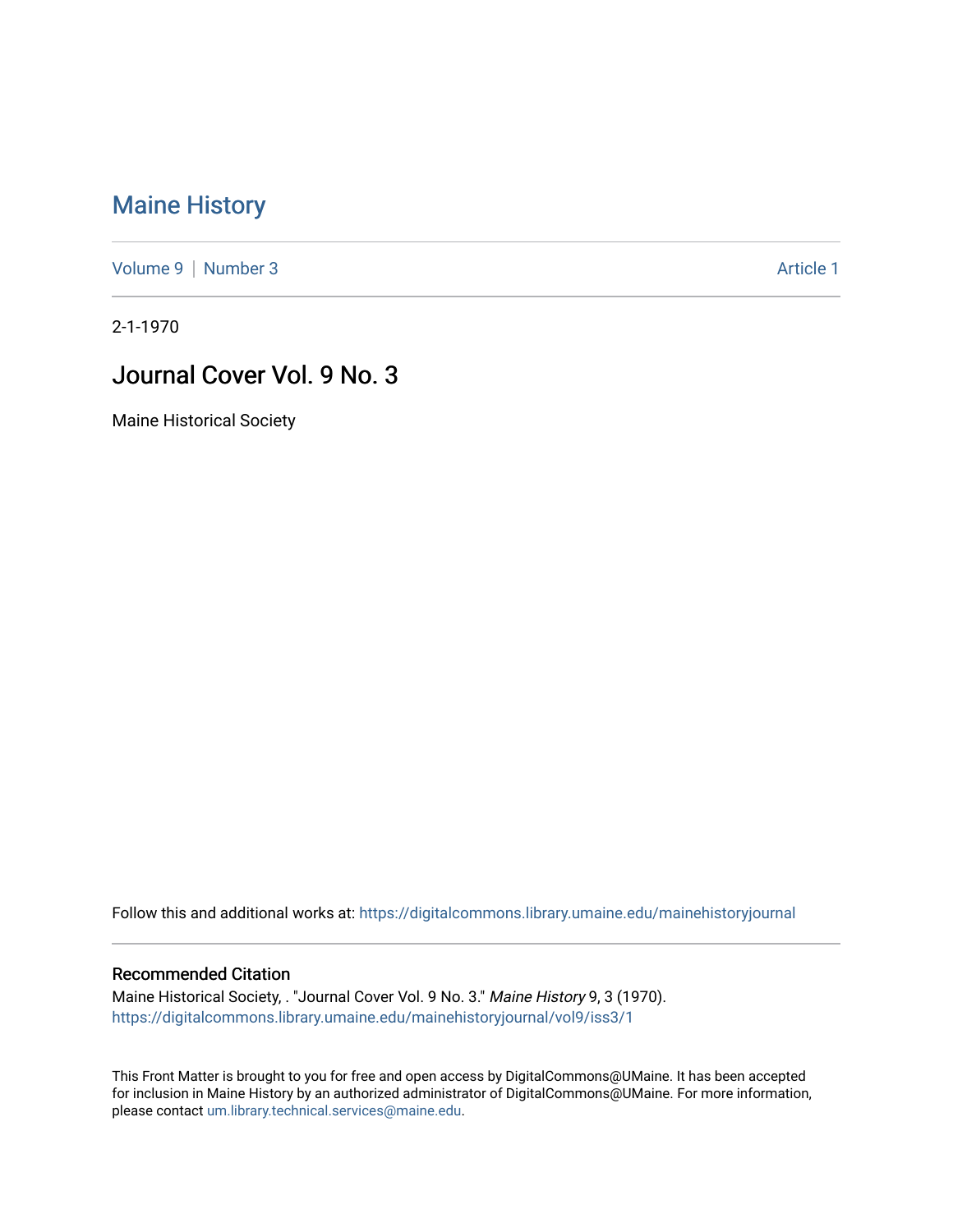

## Maine Historical Society Newsletter

Vol. 9 No. 3

February, 1970